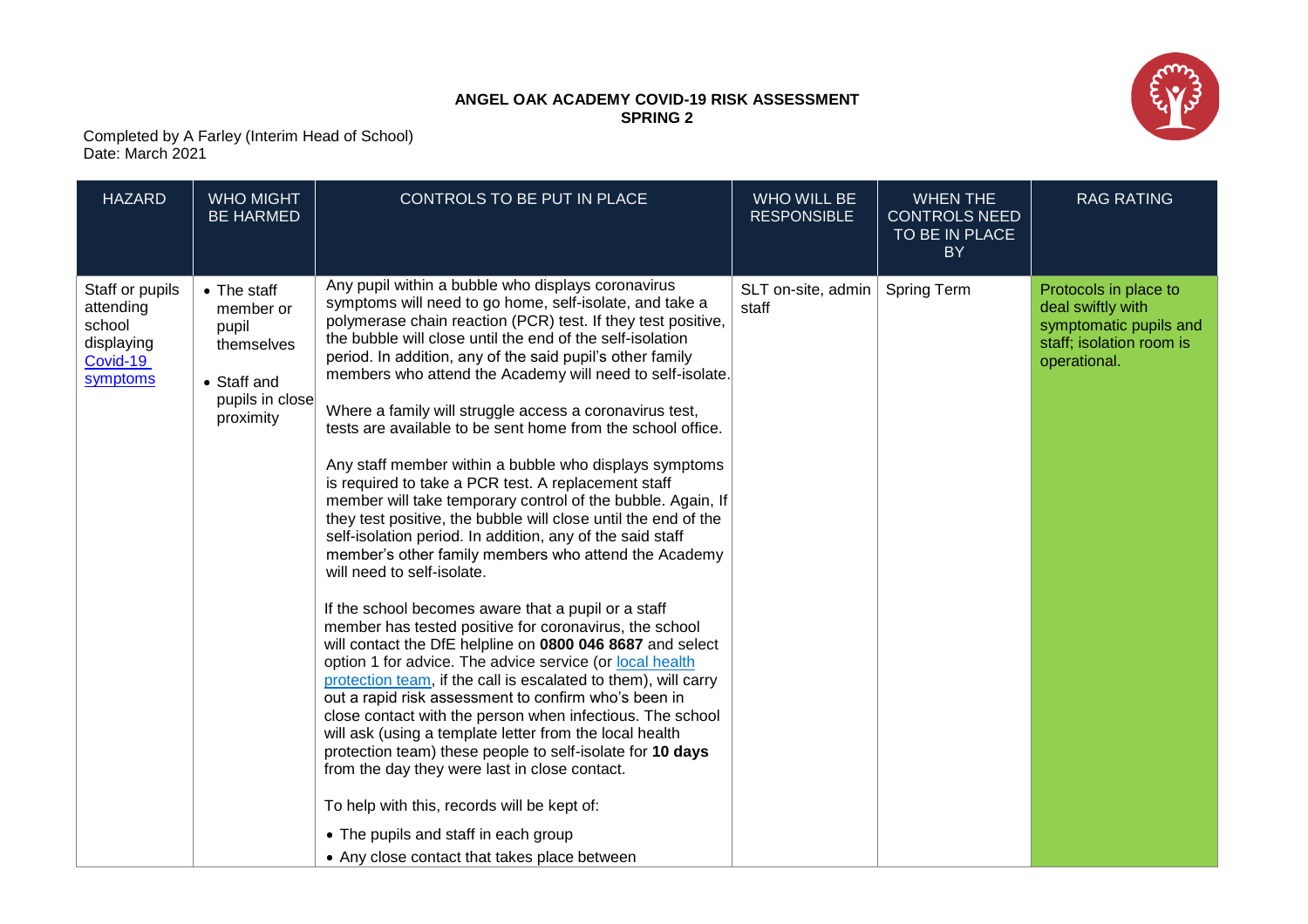|  | children and staff in different groups                                                                                                                                                                                                                                                        |  |  |
|--|-----------------------------------------------------------------------------------------------------------------------------------------------------------------------------------------------------------------------------------------------------------------------------------------------|--|--|
|  | Close contact means:                                                                                                                                                                                                                                                                          |  |  |
|  | • Direct close contact – face-to-face contact with an<br>infected person for any length of time, within 1 metre,<br>including:                                                                                                                                                                |  |  |
|  | • Being coughed on,                                                                                                                                                                                                                                                                           |  |  |
|  | • A face-to-face conversation, or                                                                                                                                                                                                                                                             |  |  |
|  | • Unprotected physical contact (skin-to-skin)                                                                                                                                                                                                                                                 |  |  |
|  | • Proximity contacts – extended close contact (within<br>1 to 2 metres for more than 15 minutes) with an<br>infected person                                                                                                                                                                   |  |  |
|  | • Travelling in a small car with an infected person                                                                                                                                                                                                                                           |  |  |
|  | If there are 2 or more confirmed cases within 14 days, or<br>an overall rise in sickness absence where coronavirus is<br>suspected, the school will work with the local health<br>protection team to decide if additional action is needed.<br>Any advice given by the team will be followed. |  |  |
|  |                                                                                                                                                                                                                                                                                               |  |  |
|  |                                                                                                                                                                                                                                                                                               |  |  |
|  |                                                                                                                                                                                                                                                                                               |  |  |
|  |                                                                                                                                                                                                                                                                                               |  |  |
|  |                                                                                                                                                                                                                                                                                               |  |  |
|  |                                                                                                                                                                                                                                                                                               |  |  |
|  |                                                                                                                                                                                                                                                                                               |  |  |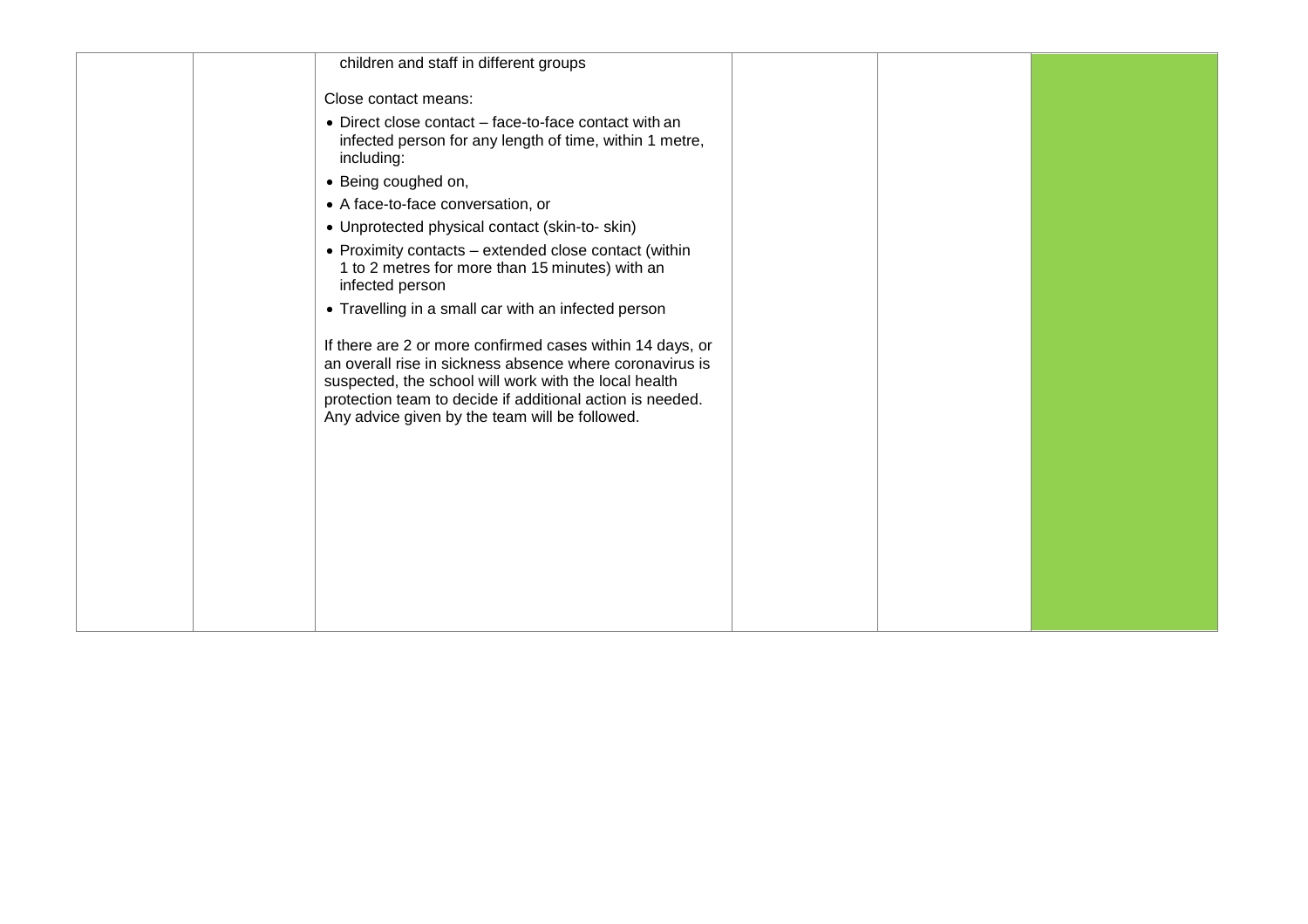| Contact with<br>someone<br>suffering from<br>coronavirus | $\bullet$ Staff<br>$\bullet$ Pupils<br>• Contractors<br>• Visitors | Children attending school will do so following safety<br>procedures, including increased hand washing and<br>social distancing. Children will be taught in age-group<br>bubbles.<br>Pupils and staff will be asked not to come into school if<br>they need to self-isolate under current guidance.<br>Regular reminders will be given about this via<br>ParentMail, letter, and frequent reminders to parents<br>during phone communication. | Head of School,<br>SLT, office staff | Autumn Term | This measure is in<br>place; staff and parents<br>have received<br>information and isolation<br>room has been<br>allocated and prepared. |
|----------------------------------------------------------|--------------------------------------------------------------------|----------------------------------------------------------------------------------------------------------------------------------------------------------------------------------------------------------------------------------------------------------------------------------------------------------------------------------------------------------------------------------------------------------------------------------------------|--------------------------------------|-------------|------------------------------------------------------------------------------------------------------------------------------------------|
|                                                          |                                                                    | Anyone self-isolating with symptoms will be encouraged<br>to access testing and engage with the NHS Test and<br>Trace process.                                                                                                                                                                                                                                                                                                               |                                      |             |                                                                                                                                          |
|                                                          |                                                                    | If a symptomatic person comes into school, they will be<br>sent home immediately or isolated until they can be<br>picked up. The academy has allocated a specific room<br>(formerly the meeting room) for any pupils or adults<br>experiencing coronavirus symptoms.                                                                                                                                                                         |                                      |             |                                                                                                                                          |
|                                                          |                                                                    | 999 will be called if they are seriously ill or injured or their<br>life is at risk.                                                                                                                                                                                                                                                                                                                                                         |                                      |             |                                                                                                                                          |
|                                                          |                                                                    | In the case of a symptomatic pupil who needs to be<br>supervised before being picked up:                                                                                                                                                                                                                                                                                                                                                     |                                      |             |                                                                                                                                          |
|                                                          |                                                                    | If a distance of 2m can't be maintained,<br>supervising staff will wear a fluid-resistant surgical<br>mask                                                                                                                                                                                                                                                                                                                                   |                                      |             |                                                                                                                                          |
|                                                          |                                                                    | If contact is necessary, supervising staff will also<br>٠<br>wear disposable gloves and a disposable apron                                                                                                                                                                                                                                                                                                                                   |                                      |             |                                                                                                                                          |
|                                                          |                                                                    | If there's a risk of splashing to the eyes, such as<br>from coughing, spitting or vomiting, supervising<br>staff will also wear eye protection                                                                                                                                                                                                                                                                                               |                                      |             |                                                                                                                                          |
|                                                          |                                                                    | Supervising staff will wash their hands thoroughly for 20<br>seconds after the pupil has been picked up.                                                                                                                                                                                                                                                                                                                                     |                                      |             |                                                                                                                                          |
|                                                          |                                                                    | If there are home testing kits available in school, these<br>will be given to parents/carers collecting symptomatic<br>children, and to staff who've developed symptoms at<br>school, if providing one will increase the likelihood of them<br>getting tested.                                                                                                                                                                               |                                      |             |                                                                                                                                          |
|                                                          |                                                                    | If a parent or carer insists that a pupil with symptoms<br>attends school, the school will use reasonable judgement<br>and refuse the child if this is necessary to protect pupils<br>and staff. The school will consider all circumstances and                                                                                                                                                                                              |                                      |             |                                                                                                                                          |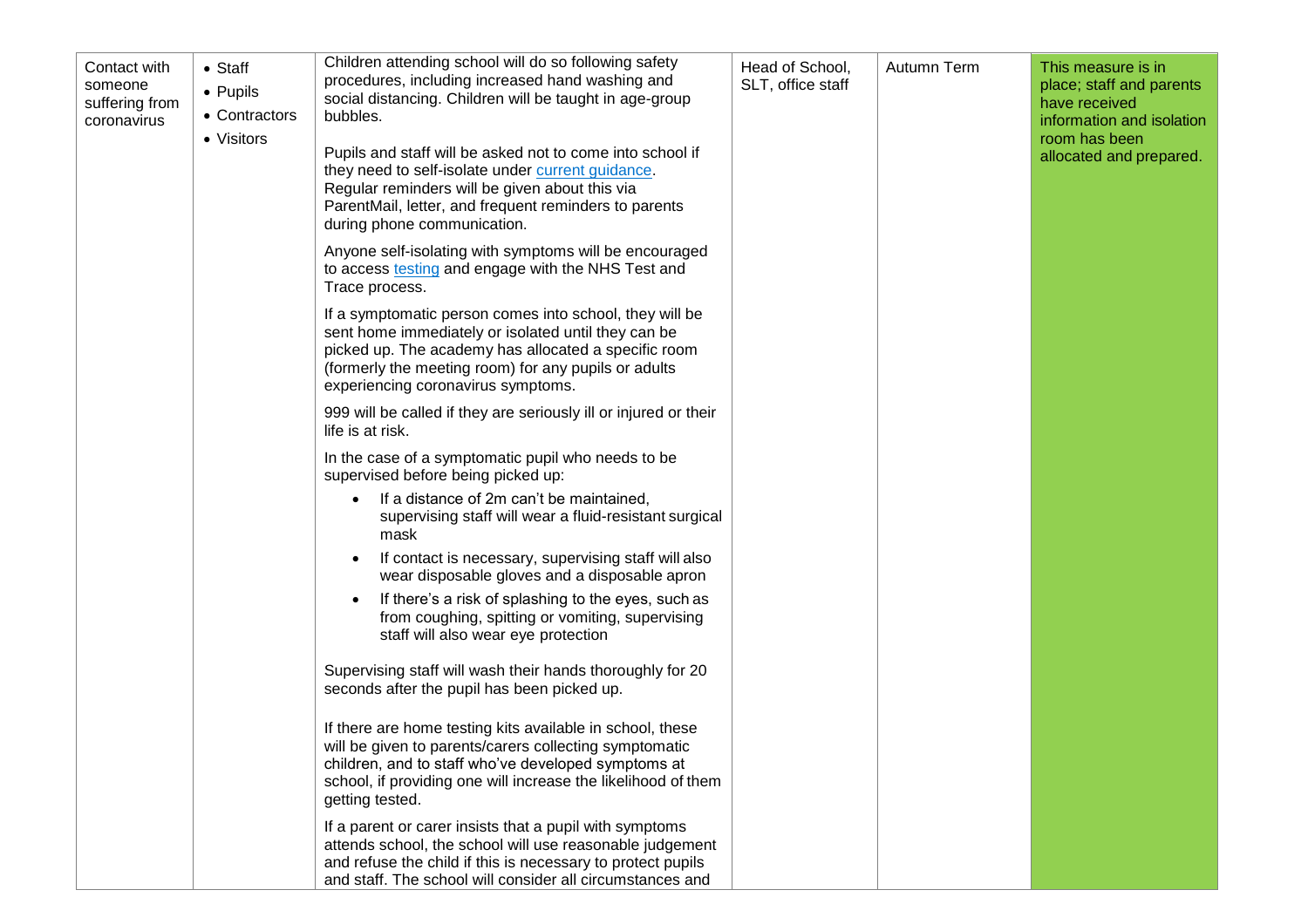|  | the latest public health advice when making this decision.                                                                                                         |  |  |
|--|--------------------------------------------------------------------------------------------------------------------------------------------------------------------|--|--|
|  | A deep clean will take place in the areas that the<br>symptomatic person has been in, and PPE will be<br>disposed of properly, following decontamination guidance. |  |  |
|  |                                                                                                                                                                    |  |  |
|  |                                                                                                                                                                    |  |  |
|  |                                                                                                                                                                    |  |  |
|  |                                                                                                                                                                    |  |  |
|  |                                                                                                                                                                    |  |  |
|  |                                                                                                                                                                    |  |  |
|  |                                                                                                                                                                    |  |  |
|  |                                                                                                                                                                    |  |  |
|  |                                                                                                                                                                    |  |  |
|  |                                                                                                                                                                    |  |  |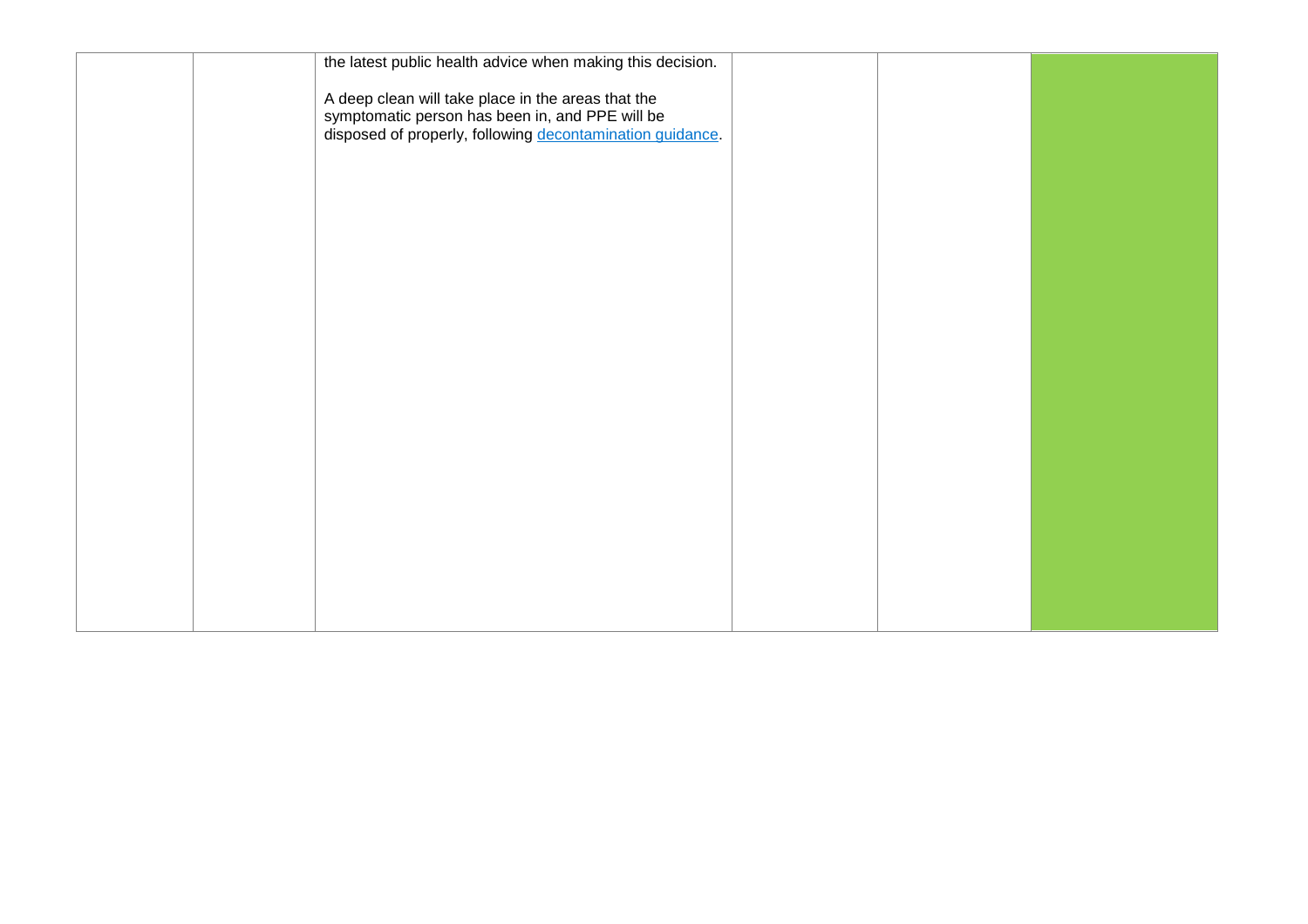| <b>HAZARD</b>                                                        | <b>WHO MIGHT</b><br><b>BE HARMED</b> | CONTROLS TO BE PUT IN PLACE                                                                                                                                                                                                                                                                                                                                                                                                                                                                                                                                                                                                                                                                                                                                                                                                                                                                                                                                                                                                                                                                                                                                                                                                                                                                                                                                                                                                                                                                                                                                                                                                                                                                                                                                                         | WHO WILL BE<br><b>RESPONSIBLE</b> | <b>WHEN THE</b><br><b>CONTROLS NEED</b><br>TO BE IN PLACE<br><b>BY</b> | <b>RAG RATING</b>                                                                                                              |
|----------------------------------------------------------------------|--------------------------------------|-------------------------------------------------------------------------------------------------------------------------------------------------------------------------------------------------------------------------------------------------------------------------------------------------------------------------------------------------------------------------------------------------------------------------------------------------------------------------------------------------------------------------------------------------------------------------------------------------------------------------------------------------------------------------------------------------------------------------------------------------------------------------------------------------------------------------------------------------------------------------------------------------------------------------------------------------------------------------------------------------------------------------------------------------------------------------------------------------------------------------------------------------------------------------------------------------------------------------------------------------------------------------------------------------------------------------------------------------------------------------------------------------------------------------------------------------------------------------------------------------------------------------------------------------------------------------------------------------------------------------------------------------------------------------------------------------------------------------------------------------------------------------------------|-----------------------------------|------------------------------------------------------------------------|--------------------------------------------------------------------------------------------------------------------------------|
| Contact with<br>coronavirus<br>when getting<br>to and from<br>school |                                      | Number of families congregating around the school<br>before and after school will be minimised.<br>A one-way system has been introduced for parents at<br>drop-off and collection times to minimise 'bottle-neck'<br>effect at school gates.<br>Parents will be advised to collect their own children -<br>alone - if possible, and to wear a face covering when<br>entering the school grounds.<br>Parents/carers who need to drop off and pick up pupils<br>will be told through messages and signage:<br>• Their allocated drop off and collection times<br>• The protocols for minimising adult to adult contact<br>(one-way system, different collection points in<br>playground)<br>• That only one parent/carer should attend<br>• Not to gather at entrance gates or doors, or enter the<br>site unless they have a pre-arranged appointment<br>SLT will remind parents of these rules at drop-off and<br>collection times.<br>Children bringing face coverings to school will be<br>encouraged to store them in their bags/coat pockets until<br>the end of the school day.<br>Everyone will be made aware that they mustn't touch the<br>front of the covering during use or removal.<br>Staff and visitors will wear face coverings in areas of the<br>school where social distancing isn't possible, such as in<br>staffrooms. They will be asked to keep on or put on a face<br>covering when arriving at school and moving to classrooms<br>or offices, unless they're exempt from wearing one. Once<br>they've arrived at their destination and need to take the<br>covering off, they'll follow the above steps. A supply of<br>spare face coverings will be kept in the premises office for<br>anyone who arrives without one or has one that's unsafe to<br>wear. | Head of School,<br><b>SLT</b>     | <b>Spring Term</b>                                                     | Information has been<br>passed on to parents<br>and staff and SLT will<br>enforce the rules in<br>person in the Spring<br>Term |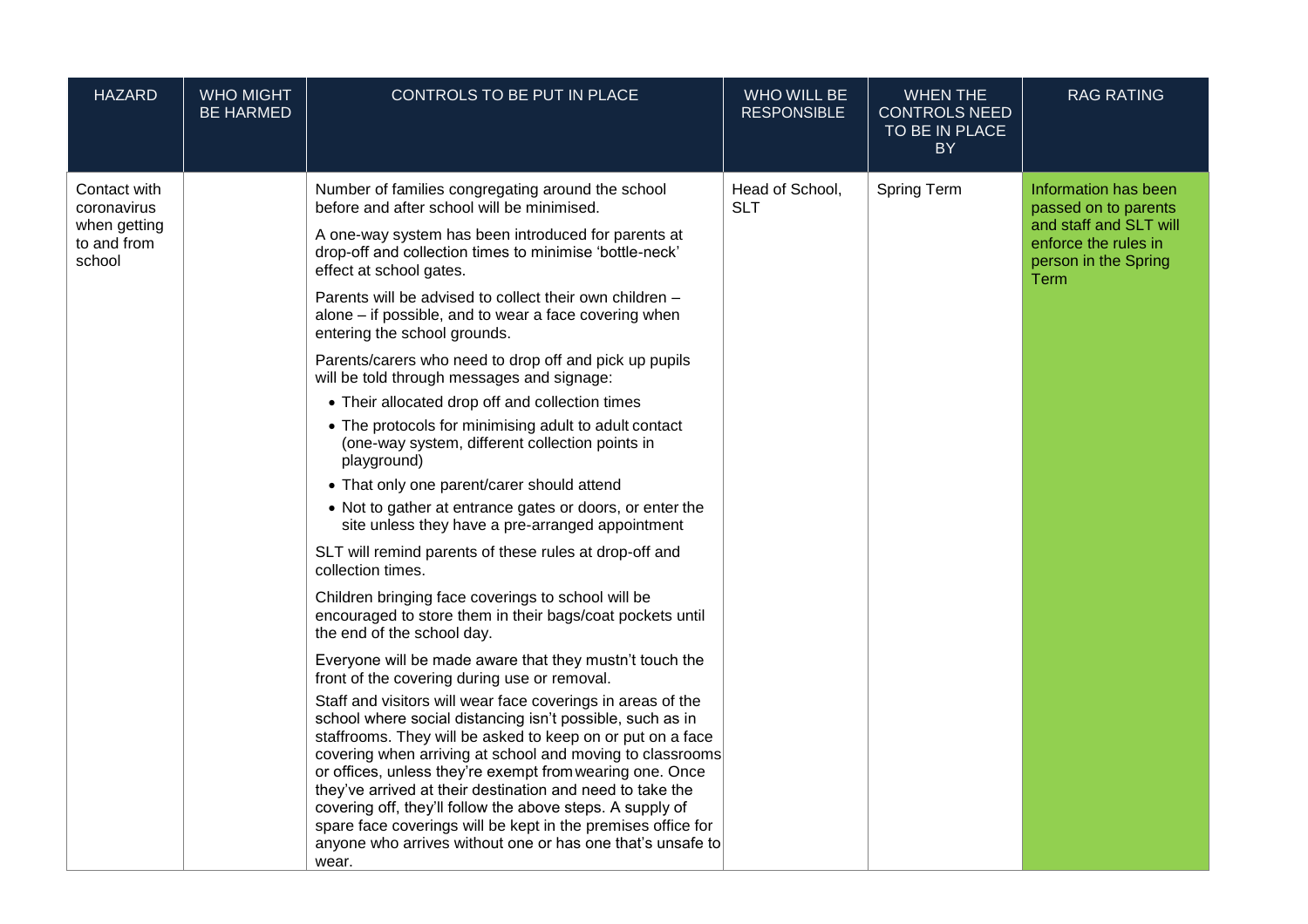| <b>HAZARD</b>                                                    | <b>WHO MIGHT</b><br><b>BE HARMED</b> | CONTROLS TO BE PUT IN PLACE                                                                                                                                                                                                                                                                                                                                                                                                                                                                                                                                                                                                                                                                                                                                                                                                                                                                                                                                                                                                                                                                                                                                                                                                                                                                                                                                                                                                                                                                                                            | <b>WHO WILL BE</b><br><b>RESPONSIBLE</b> | <b>WHEN THE</b><br><b>CONTROLS NEED</b><br>TO BE IN PLACE<br><b>BY</b> | <b>RAG RATING</b>                                                                                                                     |
|------------------------------------------------------------------|--------------------------------------|----------------------------------------------------------------------------------------------------------------------------------------------------------------------------------------------------------------------------------------------------------------------------------------------------------------------------------------------------------------------------------------------------------------------------------------------------------------------------------------------------------------------------------------------------------------------------------------------------------------------------------------------------------------------------------------------------------------------------------------------------------------------------------------------------------------------------------------------------------------------------------------------------------------------------------------------------------------------------------------------------------------------------------------------------------------------------------------------------------------------------------------------------------------------------------------------------------------------------------------------------------------------------------------------------------------------------------------------------------------------------------------------------------------------------------------------------------------------------------------------------------------------------------------|------------------------------------------|------------------------------------------------------------------------|---------------------------------------------------------------------------------------------------------------------------------------|
| Spreading<br>infection due<br>to touch,<br>sneezes and<br>coughs |                                      | Handwashing facilities will be provided. Each classroom's<br>sink will be used as a hand-washing station and additional<br>hand-sanitiser dispensers will be fitted to the entrances of<br>each school building.<br>Everyone in school will:<br>• Frequently wash their hands with soap and water for<br>20 seconds and dry thoroughly using NHS guidelines,<br>or use alcohol-based hand sanitiser to cover all parts<br>of their hands<br>• Clean their hands on arrival, after breaks, if they<br>change rooms, before and after eating, and after<br>sneezing or coughing<br>• Be encouraged not to touch their mouth, eyes and<br>nose<br>• Use a tissue or elbow to cough or sneeze, and use<br>bins for tissue waste<br>Pupils will be encouraged to learn and practise these<br>habits in lessons and by posters put up across the school.<br>Help will be available for any pupils who have trouble<br>cleaning their hands independently. Skin friendly cleaning<br>wipes can be used as an alternative. Young children will<br>be supervised during hand washing. Foot stools will be<br>supplied to each classroom where children will struggle to<br>reach the sink.<br>1:1 support staff will help children who will struggle to<br>maintain good levels of personal hygiene.<br>Supplies for soap, hand sanitiser and disposable paper<br>towels and tissues will be topped up regularly and<br>monitored to make sure they're not close to running out.<br>Lidded bins for tissues will be emptied throughout the day. | All staff                                | Autumn Term                                                            | Staff have been briefed<br>of these rules and have<br>planned explicit<br>teaching, modelling and<br>practising of these<br>routines. |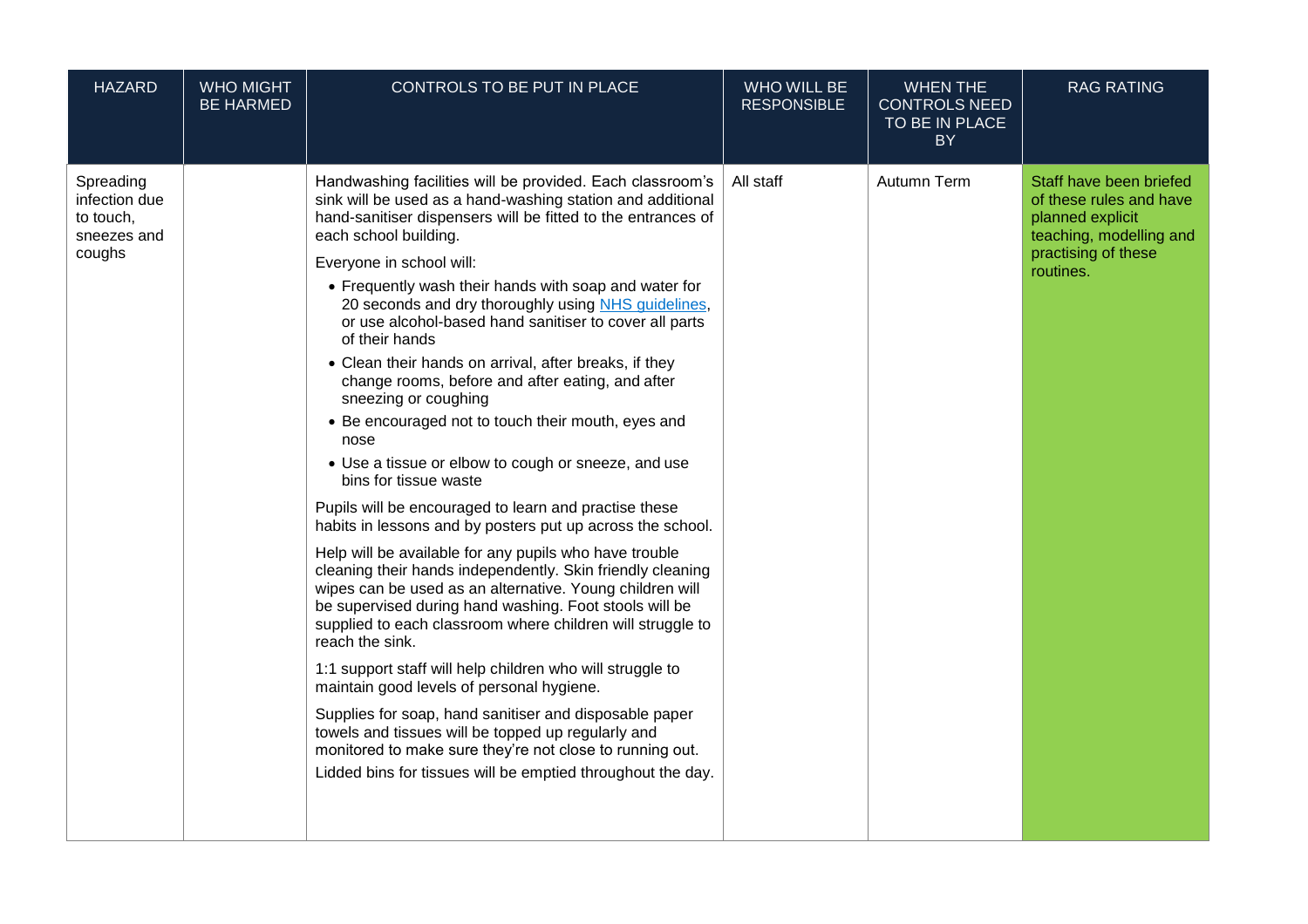| <b>HAZARD</b>                                                                   | <b>WHO MIGHT</b><br><b>BE HARMED</b> | CONTROLS TO BE PUT IN PLACE                                                                                                                                                                                                                                                                                                                                                                                                                                                                                                                                                                                                                                                                                                                                                                                                                                                                                                                                               | WHO WILL BE<br><b>RESPONSIBLE</b> | <b>WHEN THE</b><br><b>CONTROLS NEED</b><br>TO BE IN PLACE<br><b>BY</b> | <b>RAG RATING</b>                                                                                                                                                                                              |
|---------------------------------------------------------------------------------|--------------------------------------|---------------------------------------------------------------------------------------------------------------------------------------------------------------------------------------------------------------------------------------------------------------------------------------------------------------------------------------------------------------------------------------------------------------------------------------------------------------------------------------------------------------------------------------------------------------------------------------------------------------------------------------------------------------------------------------------------------------------------------------------------------------------------------------------------------------------------------------------------------------------------------------------------------------------------------------------------------------------------|-----------------------------------|------------------------------------------------------------------------|----------------------------------------------------------------------------------------------------------------------------------------------------------------------------------------------------------------|
| Spreading<br>infection<br>through<br>contact with<br>coronavirus<br>on surfaces |                                      | Cleaning staff will regularly clean frequently touched<br>surfaces using standard cleaning products (e.g. bleach,<br>detergent), including:<br>• Banisters<br>• Classroom desks and tables<br>• Bathroom facilities (including taps and flush buttons)<br>• Door and window handles<br>$\bullet$ Furniture<br>• Light switches<br>• Reception desks<br>• Teaching and learning aids<br>• Books and games and other classroom-based<br>resources<br>• Computer equipment (including keyboards and<br>mouse)<br>• Sports equipment<br>• Hard toys<br>• Telephones<br>• Fingerprint scanners<br>• Outdoor play equipment<br>Pupils and parents/carers will be asked to limit the<br>amount of equipment they bring into school each day to<br>essentials like bags, lunch boxes, hats, coats, books,<br>stationery and mobile phones.<br>Classroom doors and windows will be kept open<br>throughout the school day to ensure maximum<br>ventilation in each learning space. | Premises staff,<br>teachers       | Autumn Term                                                            | Premises staff have<br>devised a new timetable<br>for the additional<br>cleaning taking place<br>around school.<br>Additional agency staff<br>have been employed to<br>assist with mid-day<br>cleaning duties. |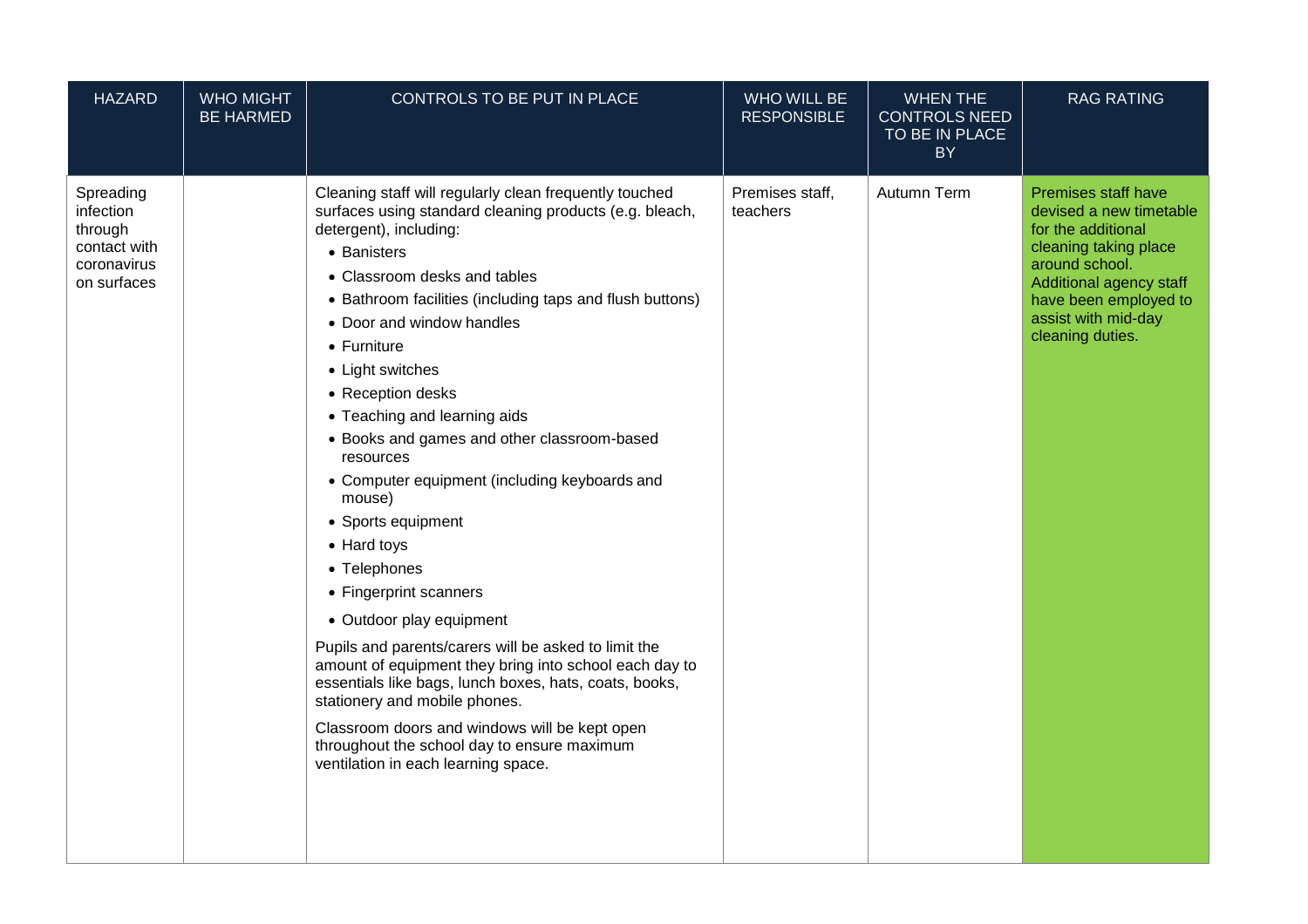| <b>HAZARD</b> | <b>WHO MIGHT</b><br><b>BE HARMED</b> | CONTROLS TO BE PUT IN PLACE                                                                                                                                                                                                                                                                 | <b>WHO WILL BE</b><br><b>RESPONSIBLE</b> | <b>WHEN THE</b><br><b>CONTROLS NEED</b><br>TO BE IN PLACE<br><b>BY</b> | <b>RAG RATING</b> |
|---------------|--------------------------------------|---------------------------------------------------------------------------------------------------------------------------------------------------------------------------------------------------------------------------------------------------------------------------------------------|------------------------------------------|------------------------------------------------------------------------|-------------------|
|               |                                      | Areas of the school that are used by pupils will be<br>cleaned thoroughly at the end of the day. The school will<br>utilise all four staircases throughout the day, so that each<br>year group is assigned its own staircase, and cross-<br>contamination between year groups is minimised. |                                          |                                                                        |                   |
|               |                                      | Areas of the school not in use will be shut off to make<br>cleaning more manageable.                                                                                                                                                                                                        |                                          |                                                                        |                   |
|               |                                      | Any resources shared between groups, such as sports,<br>art and science equipment, will be either:                                                                                                                                                                                          |                                          |                                                                        |                   |
|               |                                      | • Cleaned frequently and meticulously, and always<br>between groups using them; or                                                                                                                                                                                                          |                                          |                                                                        |                   |
|               |                                      | • Rotated so they can be unused and out of reach for<br>48 hours (72 hours for plastics) between use by<br>different groups                                                                                                                                                                 |                                          |                                                                        |                   |
|               |                                      | • The trim trail will be assigned to Year 1 children for<br>their use only; the climbing frame will be exclusively<br>used by Year 2                                                                                                                                                        |                                          |                                                                        |                   |
|               |                                      | The same rules will be followed for books and other<br>shared resources that pupils or staff take home. However,<br>unnecessary sharing will be avoided, especially where it<br>doesn't contribute to pupil education and development.                                                      |                                          |                                                                        |                   |
|               |                                      | Individual and very frequently used equipment, like pens<br>and pencils, will not be shared.                                                                                                                                                                                                |                                          |                                                                        |                   |
|               |                                      | The dining hall will be cleaned between different groups<br>using them.                                                                                                                                                                                                                     |                                          |                                                                        |                   |
|               |                                      | If a person with coronavirus symptoms comes into school,<br>a deep clean will take place in the areas that the person<br>has been in, following decontamination guidance.                                                                                                                   |                                          |                                                                        |                   |
|               |                                      | Cleaning supplies will be topped up regularly and<br>monitored to make sure they're not close to running out.                                                                                                                                                                               |                                          |                                                                        |                   |
|               |                                      | Teachers will wash their hands and surfaces before<br>and after handling pupils' books.                                                                                                                                                                                                     |                                          |                                                                        |                   |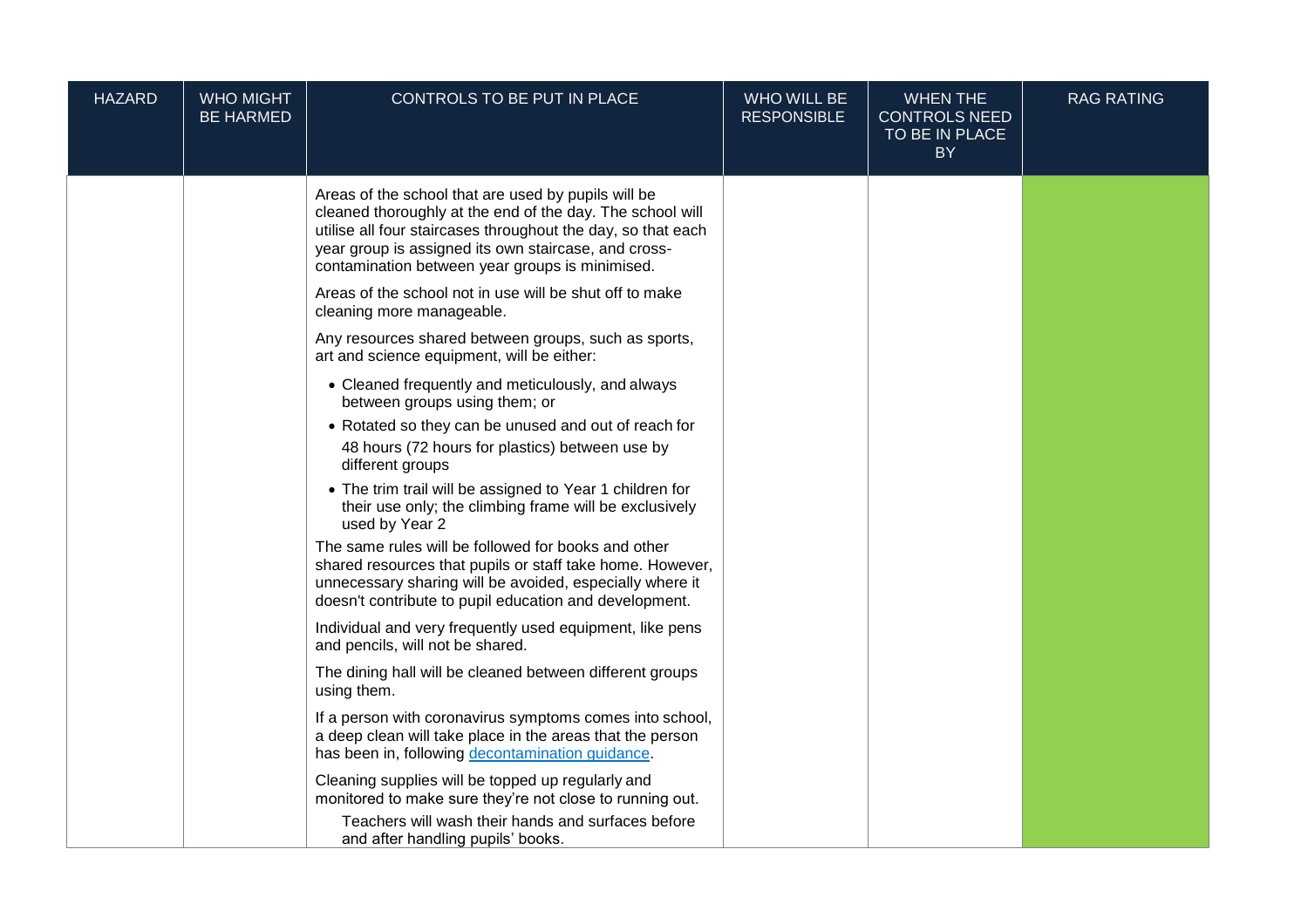| <b>HAZARD</b>                                                                                                       | <b>WHO MIGHT</b><br><b>BE HARMED</b> | CONTROLS TO BE PUT IN PLACE                                                                                                                                                                                                                                                                                                                                                                                                                                                                                                                                                                                                                                                                                                                                                                                                                                                                                                                                                                                                                                                                                                                                                                                                                                                                                                                                                                                                                                                                                                                                                                                                                                                                                                                                                             | WHO WILL BE<br><b>RESPONSIBLE</b> | <b>WHEN THE</b><br><b>CONTROLS NEED</b><br>TO BE IN PLACE<br><b>BY</b> | <b>RAG RATING</b>                                                                                                                                             |
|---------------------------------------------------------------------------------------------------------------------|--------------------------------------|-----------------------------------------------------------------------------------------------------------------------------------------------------------------------------------------------------------------------------------------------------------------------------------------------------------------------------------------------------------------------------------------------------------------------------------------------------------------------------------------------------------------------------------------------------------------------------------------------------------------------------------------------------------------------------------------------------------------------------------------------------------------------------------------------------------------------------------------------------------------------------------------------------------------------------------------------------------------------------------------------------------------------------------------------------------------------------------------------------------------------------------------------------------------------------------------------------------------------------------------------------------------------------------------------------------------------------------------------------------------------------------------------------------------------------------------------------------------------------------------------------------------------------------------------------------------------------------------------------------------------------------------------------------------------------------------------------------------------------------------------------------------------------------------|-----------------------------------|------------------------------------------------------------------------|---------------------------------------------------------------------------------------------------------------------------------------------------------------|
| Spreading<br>infection due<br>to excessive<br>contact and<br>mixing<br>between<br>pupils and<br>staff in<br>lessons |                                      | Children will be kept in consistent groups based on their<br>age groups throughout the school day, although children<br>may move between classes.<br>Where pupils are old enough and capable enough, they<br>will be taught and reminded to maintain their distance and<br>not touch staff or peers.<br>Pupils will be seated side-by-side and facing forwards,<br>and unnecessary furniture will be moved out of<br>classrooms to allow for this.<br>We will follow the government's guidance for lessons<br>involving drama, singing, chanting or playing instruments<br>(particularly wind or brass instruments). These will take<br>place outside wherever possible. If taking place inside,<br>larger, well-ventilated rooms will be used and the number<br>of people will be limited to allow for social distancing.<br>During music lessons and performances, pupils will be<br>positioned either back-to-back or side-to-side at an<br>appropriate distance. Singing or instrument playing will<br>only take place in assemblies if there's enough natural<br>airflow and space to allow for strict social distancing<br>between each person (at least 10l/s/person natural airflow<br>for all present, including audiences).<br>For physical activity, we will follow the same guidance for<br>cleaning equipment and grouping pupils as in all areas of<br>the school. Outdoor sports will be prioritised where<br>possible, - where it is not, we'll use large indoor spaces<br>with sufficient ventilation. Distance between pupils will be<br>maximised as much as possible.<br>For team sports, we will follow the return to recreational<br>team sport framework. For individual sports, we will follow<br>the guidance on the phased return of sport and<br>recreation. | SLT, teaching<br>staff            | Autumn Term                                                            | New timetable has been<br>created to ensure<br>cohorts do not mix<br>throughout the school<br>day. This has been<br>shared with teachers<br>during Inset day. |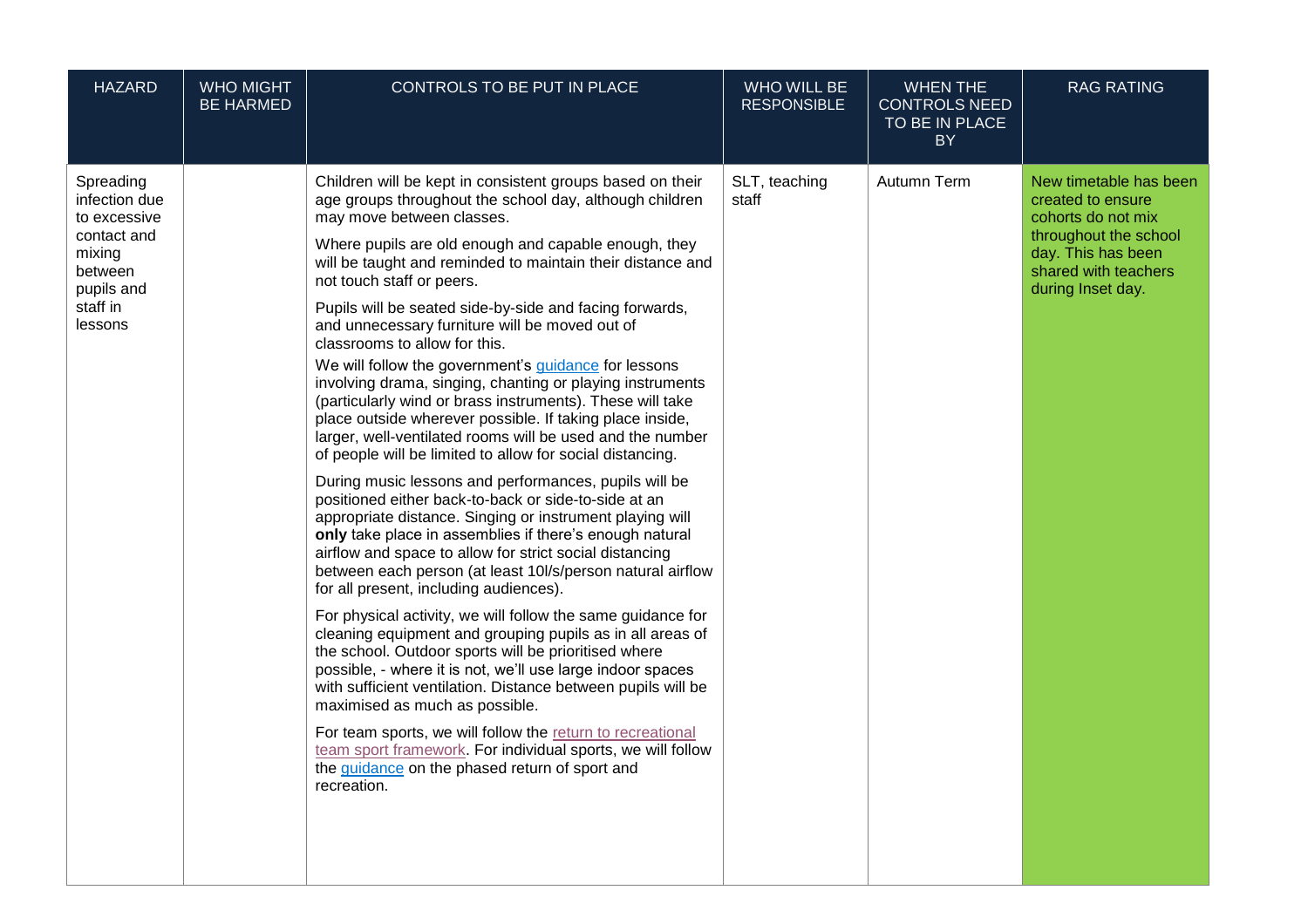| <b>HAZARD</b> | <b>WHO MIGHT</b><br><b>BE HARMED</b> | CONTROLS TO BE PUT IN PLACE                                                                                                                                                                                                                                                                                                                                                                                                     | WHO WILL BE<br><b>RESPONSIBLE</b> | <b>WHEN THE</b><br><b>CONTROLS NEED</b><br>TO BE IN PLACE<br><b>BY</b> | <b>RAG RATING</b> |
|---------------|--------------------------------------|---------------------------------------------------------------------------------------------------------------------------------------------------------------------------------------------------------------------------------------------------------------------------------------------------------------------------------------------------------------------------------------------------------------------------------|-----------------------------------|------------------------------------------------------------------------|-------------------|
|               |                                      | Staff can work across different groups in order to deliver<br>the school timetable, but they will keep their distance from<br>pupils and other staff as much as they can (ideally 2<br>metres apart). This won't always be possible, particularly<br>when working with younger children, but close face-to-<br>face contact will be avoided, and time spent within 1<br>metre will be minimised.                                |                                   |                                                                        |                   |
|               |                                      | Staff are encouraged to wear face coverings if moving<br>between year group 'bubbles'. Staff from outside<br>agencies are asked to wear face coverings at all times<br>on-site.                                                                                                                                                                                                                                                 |                                   |                                                                        |                   |
|               |                                      | Any pupils with complex needs or who need close contact<br>care will have the same support as normal as distancing<br>isn't possible here. Staff will be rigorous about hand<br>washing and respiratory hygiene.<br>Temporary staff will be told to minimise contact and<br>maintain as much distance as possible from other staff.<br>The number of temporary staff entering the school<br>premises will be kept to a minimum. |                                   |                                                                        |                   |
|               |                                      | Specialists, therapists, clinicians and other support staff for<br>pupils with SEND should provide interventions as usual.<br>These staff will be advised to be rigorous about hand<br>washing and respiratory hygiene.                                                                                                                                                                                                         |                                   |                                                                        |                   |
|               |                                      |                                                                                                                                                                                                                                                                                                                                                                                                                                 |                                   |                                                                        |                   |
|               |                                      |                                                                                                                                                                                                                                                                                                                                                                                                                                 |                                   |                                                                        |                   |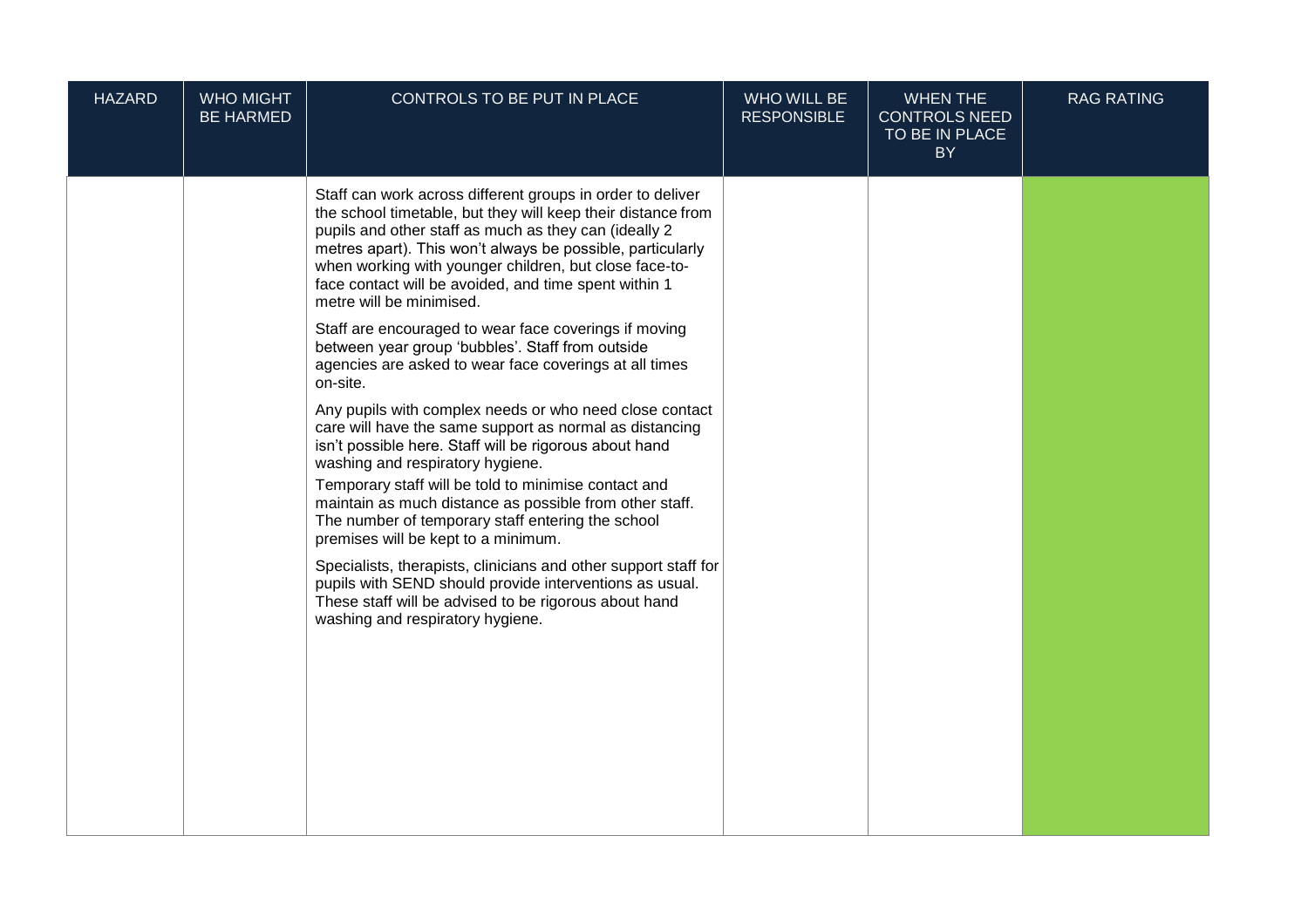| <b>HAZARD</b>                                                                                                                                | <b>WHO MIGHT</b><br><b>BE HARMED</b> | CONTROLS TO BE PUT IN PLACE                                                                                                                                                                                                                                                                                                                                                                                                                                                                                                                                                                                                                                                                                                                                                                                                                                                                                                                                                                                                                                                                                                                                                                                                                                                                                                                                                                                                                                                                                                                                                                                                                                                                                                     | <b>WHO WILL BE</b><br><b>RESPONSIBLE</b> | <b>WHEN THE</b><br><b>CONTROLS NEED</b><br>TO BE IN PLACE<br><b>BY</b> | <b>RAG RATING</b>                                                                                                                     |
|----------------------------------------------------------------------------------------------------------------------------------------------|--------------------------------------|---------------------------------------------------------------------------------------------------------------------------------------------------------------------------------------------------------------------------------------------------------------------------------------------------------------------------------------------------------------------------------------------------------------------------------------------------------------------------------------------------------------------------------------------------------------------------------------------------------------------------------------------------------------------------------------------------------------------------------------------------------------------------------------------------------------------------------------------------------------------------------------------------------------------------------------------------------------------------------------------------------------------------------------------------------------------------------------------------------------------------------------------------------------------------------------------------------------------------------------------------------------------------------------------------------------------------------------------------------------------------------------------------------------------------------------------------------------------------------------------------------------------------------------------------------------------------------------------------------------------------------------------------------------------------------------------------------------------------------|------------------------------------------|------------------------------------------------------------------------|---------------------------------------------------------------------------------------------------------------------------------------|
| Spreading<br>infection due<br>to excessive<br>contact and<br>mixing<br>between<br>pupils and<br>staff around<br>and outside of<br>the school |                                      | Pupils will be kept in the same groups at all times each<br>day, and be kept separate from other groups.<br>Staff and visitors will wear face coverings in areas of the<br>school where social distancing isn't possible, such as in<br>staffrooms. They will be asked to keep on or put on a face<br>covering when arriving at school and moving to<br>classrooms or offices, unless they're exempt from wearing<br>one. They'll be given clear instructions about how to put<br>on, remove and store/dispose of face coverings safely.<br>For pupils who routinely attend other settings on a part-<br>time basis, such as an alternative provision setting, the<br>school will work with these other settings to work out a<br>system to keep these pupils safe.<br>Pupil groups will have staggered timetables, including for<br>start and finish times, break and lunch times, and<br>assemblies, to avoid too many pupils being in one place<br>at the same time.<br>Movement around the school site will be kept to a<br>minimum to avoid creating busy corridors. Bubbles will<br>be assigned staircases and hall spaces to use to avoid<br>cross-bubble mixing and contamination.<br>Pupils will be supervised at all times to ensure mixing<br>between groups doesn't occur, and they will be reminded<br>about the rules throughout the day.<br>All shared rooms, such as sport halls and dining areas,<br>will be cleaned between each use.<br>Toilet use will be managed to avoid crowding. Year<br>groups will be assigned toilets to use during break and<br>lunch times and these toilets will be cleaned after use.<br>Year groups will be assigned time slots for toileting at<br>the end of each school day. | SLT, teaching<br>staff                   | Autumn Term                                                            | New measures have<br>been communicated<br>with staff and with<br>parents. Office and<br>premises staff are ware<br>of new procedures. |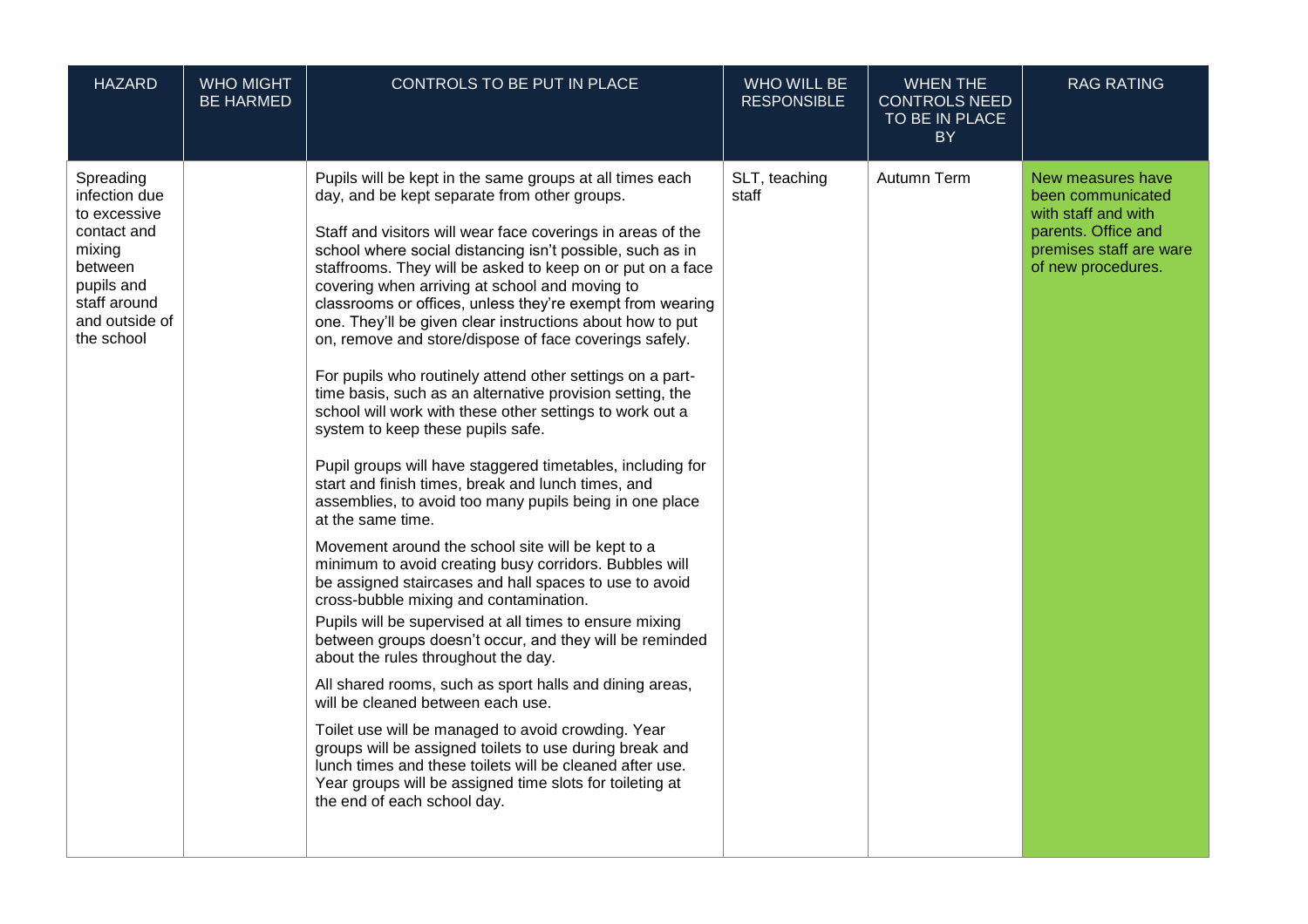| <b>HAZARD</b>                                              | <b>WHO MIGHT</b><br><b>BE HARMED</b> | CONTROLS TO BE PUT IN PLACE                                                                                                                                                                                                                                                                                                                                                                                                                                                                                                                                                                                                                                                                                                                                                                                                                 | WHO WILL BE<br><b>RESPONSIBLE</b>        | <b>WHEN THE</b><br><b>CONTROLS NEED</b><br>TO BE IN PLACE<br><b>BY</b> | <b>RAG RATING</b>                                                                        |
|------------------------------------------------------------|--------------------------------------|---------------------------------------------------------------------------------------------------------------------------------------------------------------------------------------------------------------------------------------------------------------------------------------------------------------------------------------------------------------------------------------------------------------------------------------------------------------------------------------------------------------------------------------------------------------------------------------------------------------------------------------------------------------------------------------------------------------------------------------------------------------------------------------------------------------------------------------------|------------------------------------------|------------------------------------------------------------------------|------------------------------------------------------------------------------------------|
|                                                            |                                      | Additional staff rooms will be created on each floor of the<br>school to prevent overcrowding. Face coverings should<br>be worn by staff entering these rooms.<br>Visitors to the site, such as contractors, will have<br>guidance on physical distancing and hygiene explained to<br>them on or before arrival. Visits will happen outside of<br>school hours wherever possible. A record will be kept of<br>all visitors.<br>Non-overnight domestic educational visits can take place<br>in the same pupil groups, but only subject to a separate<br>risk assessment that considers the coronavirus measures<br>in place at the destination.<br>Wrap-Around Care before and after school can reopen, but<br>children attending will follow social distancing guidelines as<br>detailed above and maximum numbers will be capped at<br>15. |                                          |                                                                        |                                                                                          |
| Spreading<br>infection due<br>to the school<br>environment |                                      | Checks to the premises will be done to make sure the<br>school is up to health and safety standards before<br>reopening.<br>Fire, first aid and emergency procedures will be reviewed<br>to make sure they can still be followed with limited staff<br>and changes to how the school space is being used.<br>Areas in use will be well ventilated by opening windows or<br>using ventilation units. Doors will be propped open, where<br>fire safety and safeguarding wouldn't be compromised.                                                                                                                                                                                                                                                                                                                                              | Premises staff.<br><b>Head of School</b> | Autumn Term                                                            | School environment<br>meets specifications<br>and all key rooms have<br>been identified. |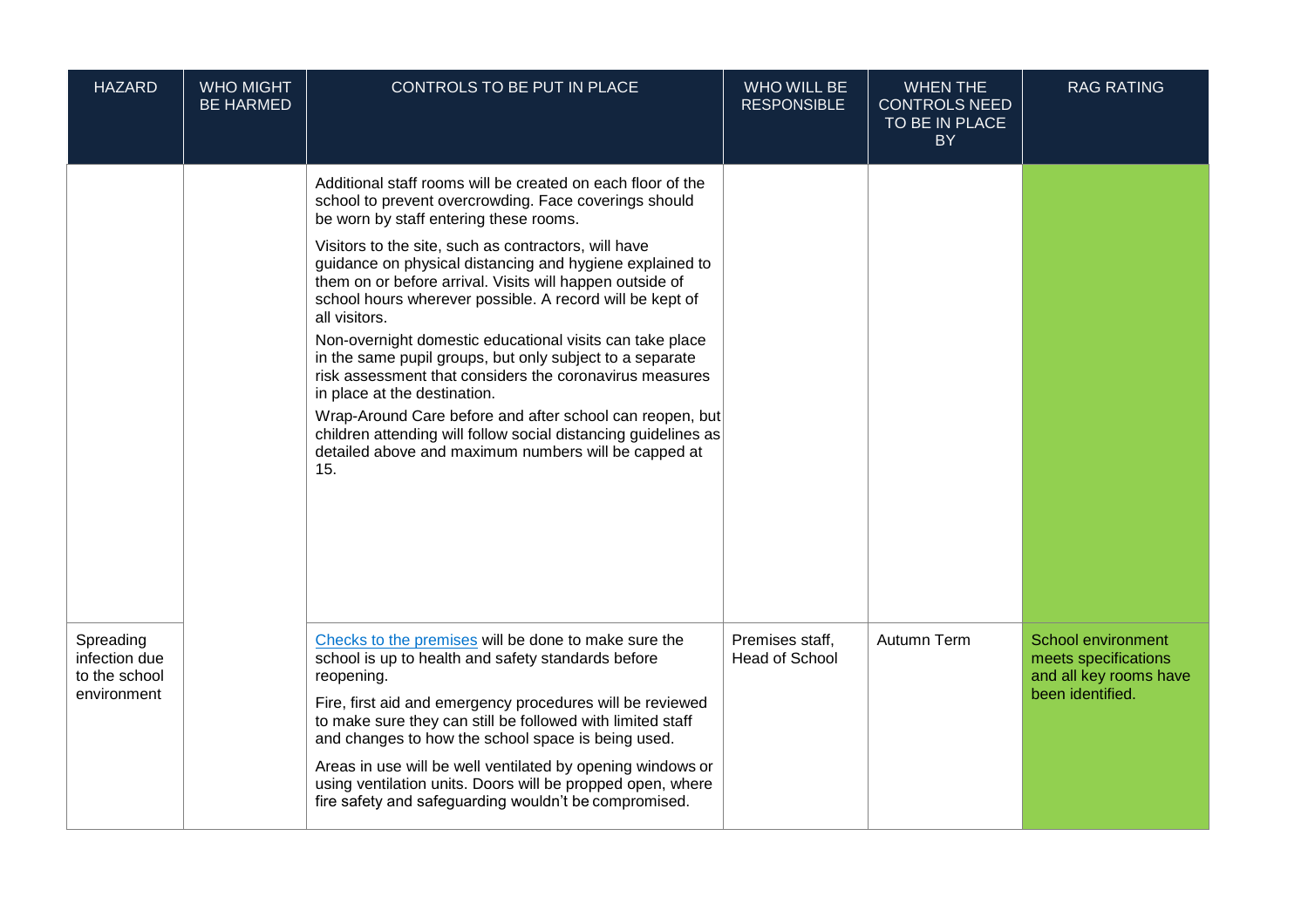| <b>HAZARD</b>                                                                      | <b>WHO MIGHT</b><br><b>BE HARMED</b> | CONTROLS TO BE PUT IN PLACE                                                                                                                                                                                                 | <b>WHO WILL BE</b><br><b>RESPONSIBLE</b> | <b>WHEN THE</b><br><b>CONTROLS NEED</b><br>TO BE IN PLACE<br><b>BY</b> | <b>RAG RATING</b>                                                                                                                                                                       |
|------------------------------------------------------------------------------------|--------------------------------------|-----------------------------------------------------------------------------------------------------------------------------------------------------------------------------------------------------------------------------|------------------------------------------|------------------------------------------------------------------------|-----------------------------------------------------------------------------------------------------------------------------------------------------------------------------------------|
|                                                                                    |                                      | Outdoor space will be used for exercise and breaks, and<br>for education where possible.                                                                                                                                    |                                          |                                                                        |                                                                                                                                                                                         |
|                                                                                    |                                      | The indoor space used for children in the EYFS will meet<br>the following requirements:                                                                                                                                     |                                          |                                                                        |                                                                                                                                                                                         |
|                                                                                    |                                      | • 2.3m <sup>2</sup> per child for children aged 3 to 5 years old                                                                                                                                                            |                                          |                                                                        |                                                                                                                                                                                         |
| Spreading<br>infection due<br>to excessive<br>contact and<br>mixing in<br>meetings |                                      | All staff meetings and training will be conducted through<br>Microsoft Teams to minimise face-to-face contact.                                                                                                              | <b>Head of School</b>                    | Spring Term                                                            | Staff meetings and<br>training are online;<br>parents evening for<br>Autumn term was<br>conducted via phone<br>calls.                                                                   |
|                                                                                    |                                      | Where possible, all other meetings will be conducted by<br>telephone or using video conferencing. This includes<br>meetings with staff, parents/carers, visitors and<br>governors.                                          |                                          |                                                                        |                                                                                                                                                                                         |
|                                                                                    |                                      | The school may still seek to hold face-to-face meetings<br>with a parent when a pressing safeguarding concern is<br>raised. These meetings will take place in the meeting<br>room, well-ventilated, and socially distanced. |                                          |                                                                        |                                                                                                                                                                                         |
| Asymptoma-<br>tic cases of<br>Covid-19 in<br>school                                |                                      | If all staff and pupils follow the above protocols, the risk<br>of asymptomatic cases leading to transmission will be<br>decreased.                                                                                         | <b>Head of School</b>                    | <b>Spring Term</b>                                                     | <b>Head of School is</b><br>designated 'Covid<br>coordinator' and has<br>set up online testing<br>register; staff have<br>been informed about<br>the tests and uptake<br>has been good. |
|                                                                                    |                                      | The school has a supply of 30-minute lateral flow tests<br>available for all staff who work on-site.                                                                                                                        |                                          |                                                                        |                                                                                                                                                                                         |
|                                                                                    |                                      | Staff have access to two of these tests per week.                                                                                                                                                                           |                                          |                                                                        |                                                                                                                                                                                         |
|                                                                                    |                                      | Results are reported to the DfE and to a member of<br>SLT.                                                                                                                                                                  |                                          |                                                                        |                                                                                                                                                                                         |
|                                                                                    |                                      | These tests are not compulsory, but staff are<br>encouraged to take these tests to minimise risks in<br>school.                                                                                                             |                                          |                                                                        |                                                                                                                                                                                         |
|                                                                                    |                                      | All staff who elect to make use of Home Test Kits will be<br>recorded in the STEP Data Collection spreadsheet as<br>part of our safeguarding and staff well-being<br>commitment.                                            |                                          |                                                                        |                                                                                                                                                                                         |